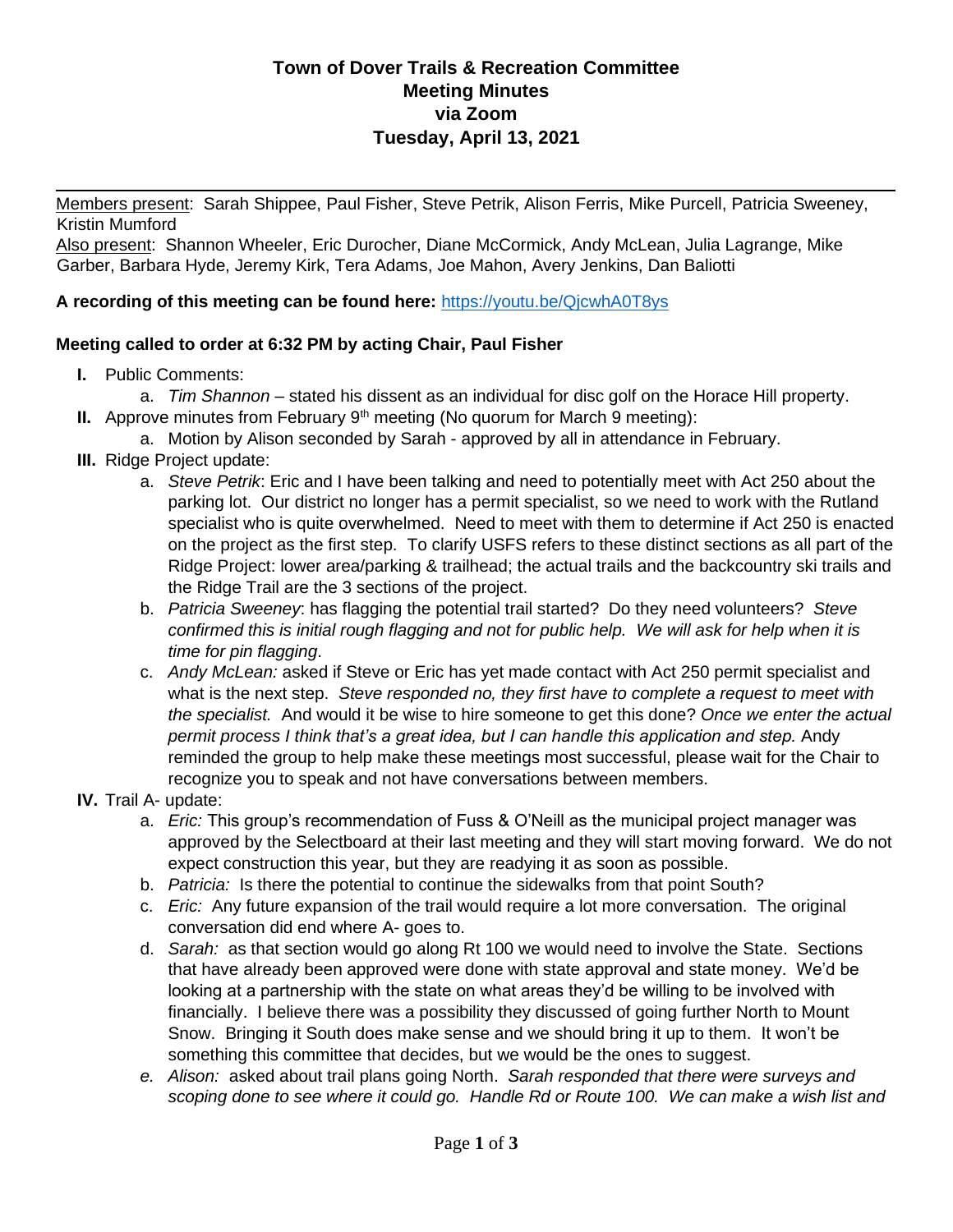# **Town of Dover Trails & Recreation Committee Meeting Minutes via Zoom Tuesday, April 13, 2021**

*bring it to them.* Alison clarified it was meant to aid the Mount Snow International workers walking along Rt 100.

- *f. Joe Mahon:* There are preliminary plans on a map in the Town Offices. We have had some scoping done and VTRANS was looking for us to head North before we'd ever continue South. *(Shannon will try to find and send to the group)*
- *g. Mike Purcell:* I have been pushing since the beginning to get A- down to past Tollgate down to the sign plaza of Dover Green.
- **V.** Horace Hill future plans:
	- a. Disc Golf Info: *Jeremy Kirk*: This is something that can support local youth who don't have a lot of options out of Winter; it's a very easy sport to get into. There are other local options but they are not the level of facility that we have proposed. Those that enjoy disc golf can be athletic or non athletic participants. Weston & Sampson thoroughly vetted a lot of what is in this project in their report, including some of the points Tim brought up. They felt confident recommending it and along with mountain biking on the property. The budget I sent is a max budget – as recommended by Eric's predecessor, Steve Neratko. Even at a max budget of \$50,000 it is less than an entry level skate park. This project takes about 3 months to totally produce. Avery Jenkins is here who is a former world champion disc golfer, a main contributor to the industry and would be one of the bids for designing the course.
		- i. *Avery Jenkins:* Having disc golf be a part of any facility is a great way to integrate multiple activities. It can be anywhere, there's no landscape that doesn't cater to what we do. Locations that might not be able to host other facilities can be used for disc golf. We've seen big growth in the sport during the pandemic. We'd be happy and gracious for the opportunity to be involved with this Vermont course.
		- ii. *Alison:* Where would it be on the property? *Jeremy – it would wind through it, around the trails. Carved out within the newer trees in the woods. It negotiates through the*  woods. The cutting is small, none of those large maples will be touched. Alison: and you can do it in the Winter? *Jeremy: Yes, there are some hardcore users that will be there year round, your recreational players will be there March – December.*
		- iii. *Sarah:* Avery, you spoke about the explosion of growth the last 12 months. What's the sense in the industry of are you expecting to maintain some growth for 2 or 5 years or are we maxed out? *Avery:* 10-15% growth rate for the last 30 years. There is a national tour of Pro events, we're not seeing any signs of slowing down but we don't expect the same double up growth in the next year.
		- iv. *Andy:* I was unfamiliar with disc golf until Jeremy and seeing how the people of Dover overwhelmingly asked for this in the Weston & Sampson process. Many folks have issues thinking about Disc golf working with mountain biking. I'm wondering specifically if you're aware of any other places where disc golf and mountain biking work together*? Avery: it comes down to design and how it's safely integrated. In Vermont there are only 44 courses so that may be why you haven't heard much of it.*
			- 1. *Jeremy:* Brattleboro course does offer biking and hiking and they haven't had any problems yet.
	- b. Trails: *Steve Petrik*: Shared a map: to gain the 4.5 consistent trail grade that is common, we will be able to work through this. There are hiking and directional mountain biking trails to keep users somewhat segregated. It would be roughly 36" wide with stabilized soil and adaptive inclusive. This is not a finalized plan for the property but you can see how trails and other